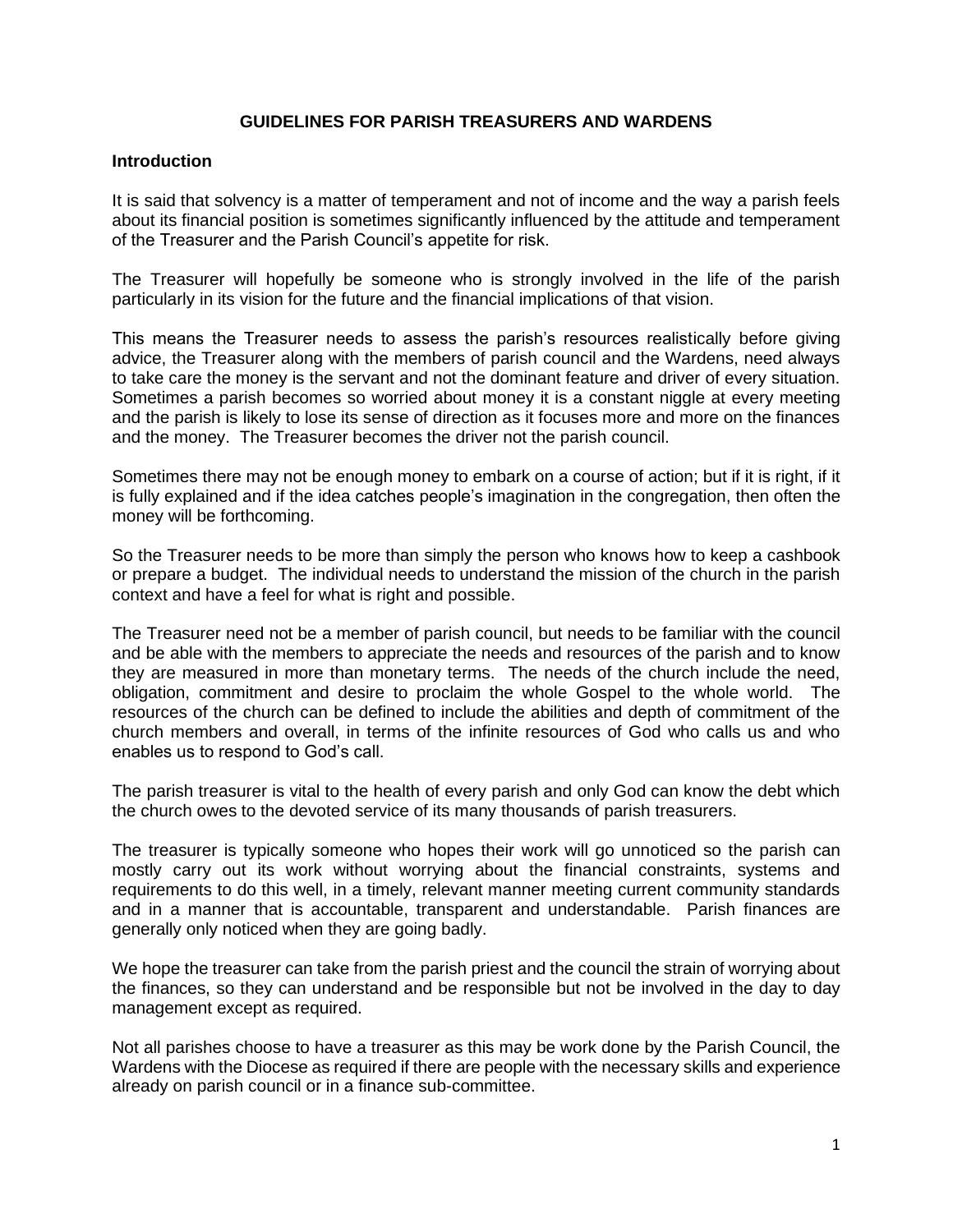# **Functions of the Treasurer**

The work of the parish treasurer is included in The Parochial Statute 2017-2018:

Schedule 1 Clause 9, 10 and 20 where there are references to the relationship between the wardens, parish council, the appointment of a treasurer and auditor are outlined below:

#### *9. Responsibilities of the Parish Councillors*

- *g) Consider all contracts and works recommended to them and at their own discretion to vote the sums of money required to carry them out.*
- *h) Authorise means whereby all parish assets, buildings, furniture, equipment and property be kept in order and adequately insured against loss or damage by fire, storm or tempest or other risks as advised by the Diocese.*
- *i) Provide for the purchase of all things needed for Public Worship.*
- *j) Control all expenditure of the funds of the parish and to vote the necessary money for the payment and the provision of a Living or part Living as appropriate.*
- *k) Endorse a budget for the ensuing year for presentation at the Annual Meeting of Parishioners.*
- *l) Ensure the audit is conducted and prepared in line with Diocesan requirements. Parish councillors unable to complete this step must forward the necessary material to the Diocese to undertake this obligation for a fee.*
- *q) Appoint, where desired, a parish treasurer who shall be a lay parishioner.*

#### *10. Responsibilities of a Warden*

*The wardens' responsibilities, in addition to those of parish councillor, include:*

- *g) Administering the financial arrangements of the parish, including but not limited to:*
	- *(i) Arranging for the collection of the offerings in the local church, to see a record is kept of all amounts collected; and to see all special collections are applied promptly to their specified purposes. The Service Register shall record all such collections and offerings.*
	- *(ii) Ensuring the local contributions to Stipend and Diocesan Assessment are remitted to the Diocesan Secretary by the tenth (10th) day of each month.*
	- *(iii) Either by themselves or through a Treasurer, appointed by Parish Council as their agent, to open and maintain such bank accounts as shall be necessary for the convenient handling of Parochial Funds and other Funds in transit through Parochial Accounts.*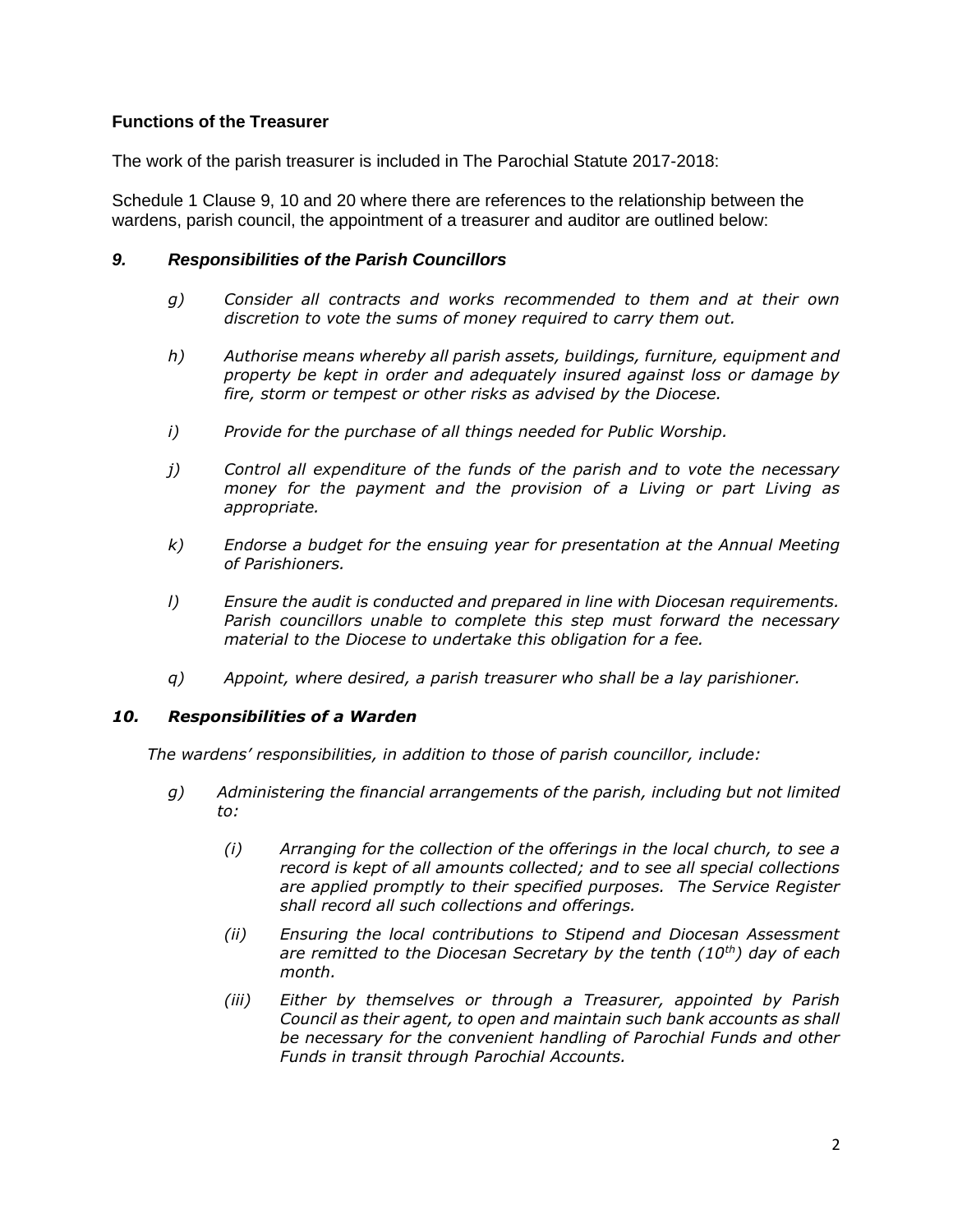- *h) Ensuring such bank accounts must be in the name of the Anglican Parish of ……… and must be managed as their responsibility as a warden.*
- *i) Ensuring all bank accounts are operated only by such person or persons as the parish council appoints.*
- *j) Ensuring all monies received by the wardens or those whom they appoint must be paid into their official bank accounts within seven (7) days of receipt.*
- *k) Ensuring all monies received by the wardens or those they appoint, disburse the same under the authority of the Parish Council, and must furnish to the Parish Council at each meeting statements of all sums received and disbursed.*
- *l) Ensuring the Parish Council remits to the Diocesan Trustees, as the only body in the Diocese authorised to hold Trust Funds for parochial or other ecclesiastical purposes and Special Funds donated for specified purposes, all such Trust or Special Purpose Funds as may be, or may come into, their possession.*
- *m) Ensuring the approval of Trustees before any monies are to be borrowed for any purpose. Such borrowings are made by the Diocesan Trustees only.*
- *n) Ensuring the accounts are made up and closed on the thirty-first (31st) day of December each year, and that a duly audited statement of accounts be laid before the next Annual Meeting of Parishioners, and forwarding promptly a copy of the audited statement of accounts to the Diocesan Secretary by a date determined by the Trustees.*
- *o) Ensuring the audited statement of accounts is provided in a format determined by the Trustees and to include all parish centres in one set of accounts.*
- *p) Attending the Bishop or Archdeacon whenever required.*
- *q) Ensuring minutes are kept of all Meetings of Parishioners and Parish Council.*
- *r) Ensuring an Inventory of all church capital equipment and other moveable properties is kept.*
- *s) Handing over to their successors, the custody of all such equipment and properties and their inventories, and all monies in hand and all other documentation pertaining to their role as warden.*
- *t) Reporting to the Diocesan Trustees if a rectory ceases to be occupied.*

#### *20 Roles of Treasurer and Auditor*

- *a) The Treasurer is appointed by the Parish Council. See Clause 9 (q).*
- *b) The Auditor is appointed by the Annual Meeting of Parishioners following the recommendation from Parish Council.*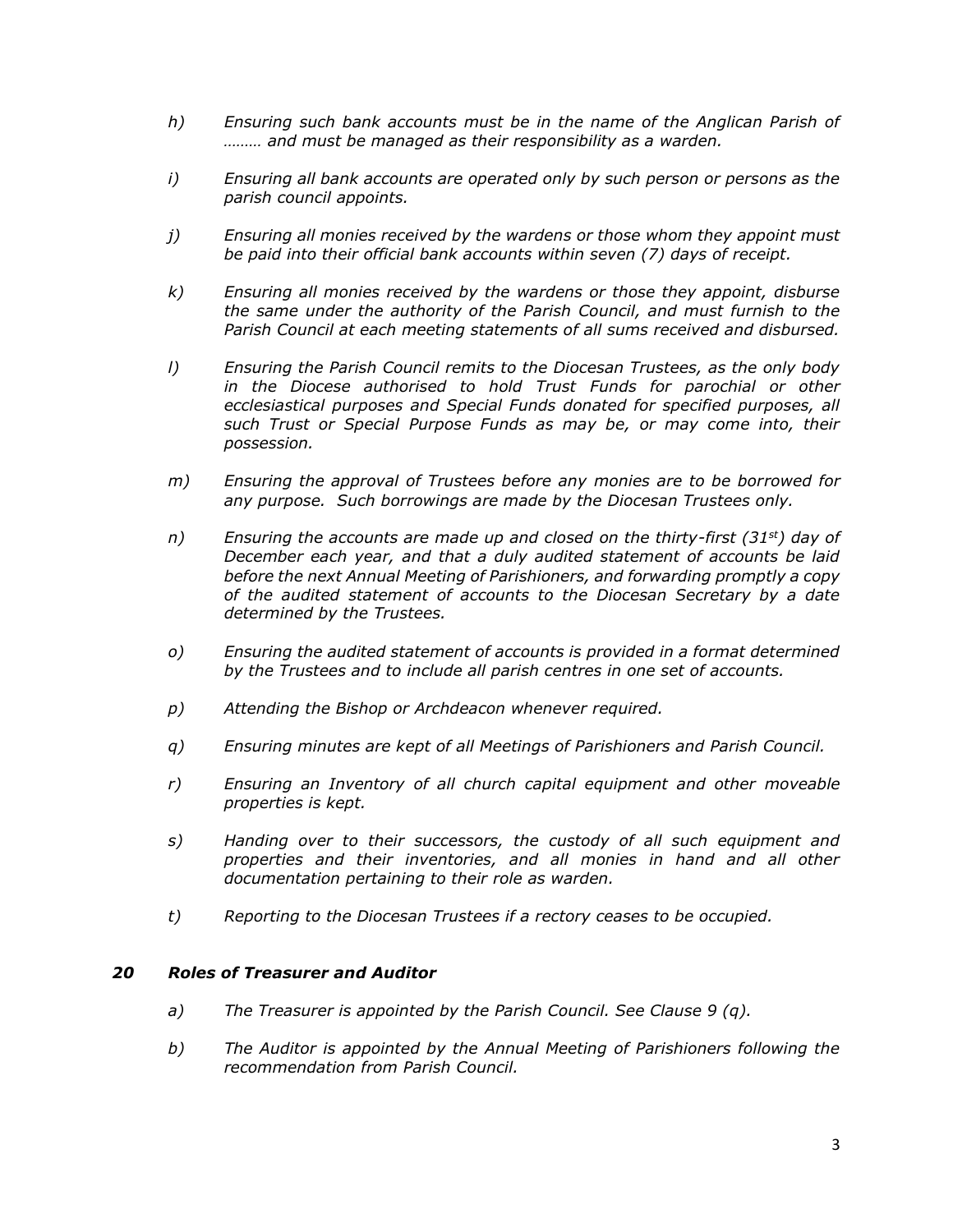- *c) The auditor shall have right of access to all relevant records, and shall be supplied by the priest, wardens, councillors, committee members of all parish sub-committees with such information as shall be required to enable the audit to be done with reasonable care and diligence.*
- *d) It is the duty of a parish auditor to:*
	- *(i) Examine the accounts of a parish with a view to ascertaining that the books have been properly kept and they record accurately all the receipts and payments of the parish financial year under review and a statement of assets.*
	- *(ii) Ensure the audit is conducted and prepared in line with Diocesan requirements.*
	- *(iii) Report to the Annual Meeting of Parishioners any expenditure or transaction of an irregular nature.*
	- *(iv) Certify, when satisfied, the accuracy of the financial statements to be presented to the Annual Meeting of Parishioners.*
- *e) To verify the existence of assets of the parish (other than those held by the Diocesan Trustees) and to see they are in safe custody and under proper control.*

As a consequence of these directions as set out in The Parochial Statute 2017-2018, the parish treasurer works closely with the parish council and the wardens to ensure the systems, practices, policies are in place to support the works of the parish and in line with the diocesan standards and expectations.

#### **In summary, the parish treasurer would generally be responsible for:**

- i) All financial activity of the parish, for all the parish centres, for the record keeping of payments of funds and receipts.
- ii) Ensuring there are appropriate, up to date systems and practices in place in line with Safe Church for the handling of any cash and funds of the parish together with the Wardens and Parish Council (See the Parochial Statute 2017-2018 Responsibilities)
- iii) Ensuring there are accounts drawn up and closed at the end of each year before the annual meeting of parishioners.
- iv) Providing understandable financial reports to the parish council and wardens at each parish council meeting or more regularly as requested.
- v) Supporting the Parish Council in ensuring an annual audit is carried out on all aspects of the parish financial activities in line with diocesan standards and expectations ready for the annual meeting of parishioners.
- vi) Pay bills, accounts, stipends, allowances, salaries in a timely manner as resourced by Parish Council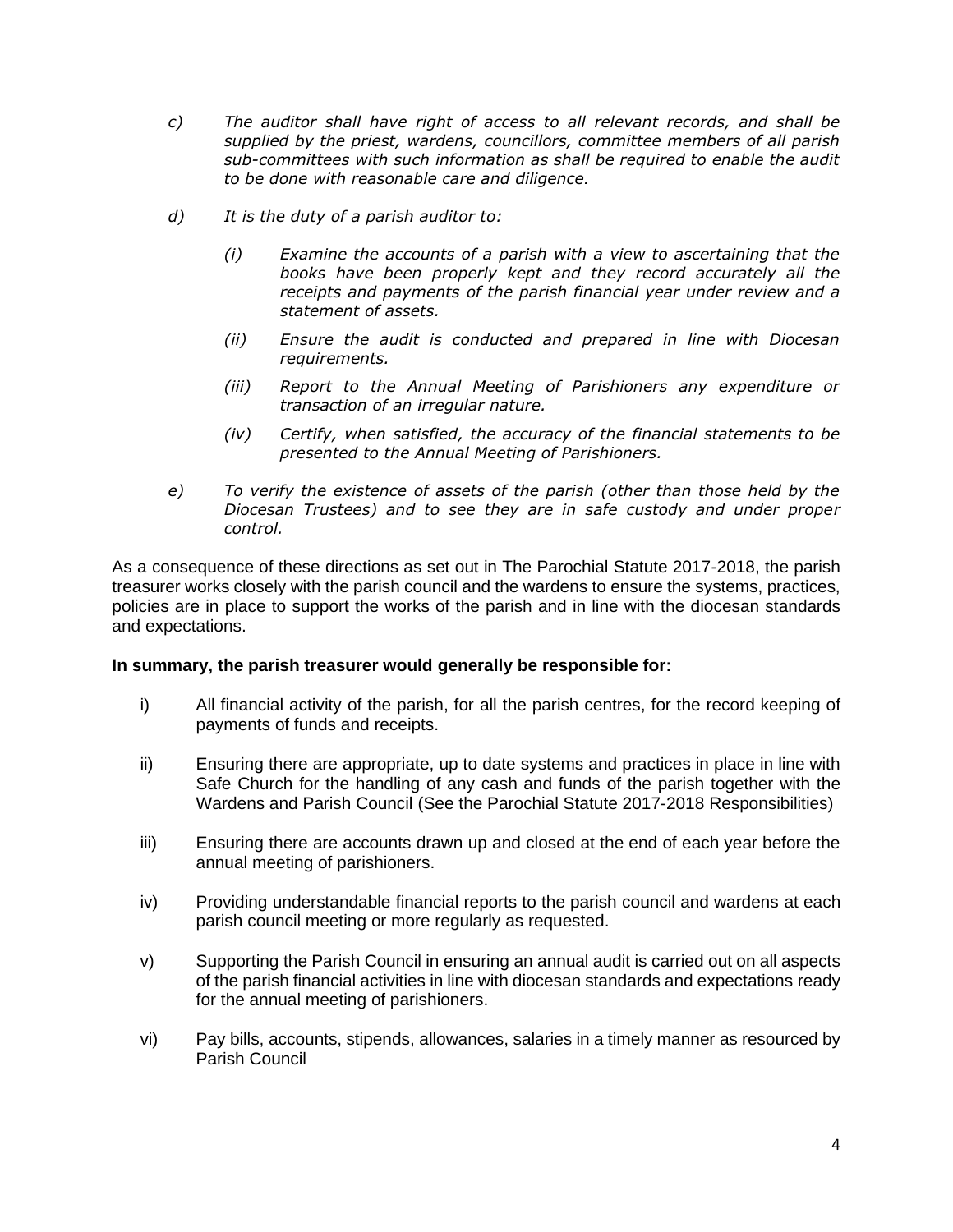- vii) Being familiar with and understanding the Parish Council's accountability to the Diocese for all payments, standards and timeliness of response.
- viii) Providing advice to the Parish Council as appropriate, on the policies on borrowings, sales, grants, accounts, credit agreements, bequests, fundraising, loans, mortgages, and all financial dealings are only done following approval of the Diocesan Trustees.

### **Appointment and Qualifications for a Treasurer**

A parish treasurer ideally should be a qualified accountant or trained bookkeeper.

The treasurer is not a member of Parish Council although a parish councilor may be appointed as the treasurer. Parish councils do not have to appoint a treasurer. However, if such an appointment is made by parish council to support the effective working of a Parish Council, careful recruitment and selection will be critical with the appropriate selection and appointment process being followed. If the Parish Council does not appoint a Treasurer, the Parish Council needs to have alternative support mechanisms in place such as a Finance Sub Committee with people with the appropriate skills and experience available to give advice to the Parish Council and to ensure the responsibilities and accountabilities are met.

### **Selection Criteria for a Treasurer**

- 1. Comfortable with figures, understanding financial management
- 2. Methodical and orderly
- 3. Able to implement appropriate policies and processes to ensure correct paperwork and supporting information for all income and expenditure, budgeting and preparation of financial statements
- 4. Able to bank all monies in a prompt and timely manner and pay accounts and other commitments when they fall due subject to approval by parish council
- 5. Be able to think ahead, be a problem solver to enable parish council to deal effectively with its financial resources and rise to financial challenges
- 6. Able to present a realistic picture of the parish's financial position at all times, and be able to answer questions in a reasonable and understandable manner
- 7. Comfortable with taking questions, reasonably articulate and able to handle pressure and provide answers

### **Preamble**

The person who takes on this role t is an important member of the governance team in the parish. The treasurer is part of a wider church community with accountability to the parish members, the parish council, the diocese, wardens and Trustees. The treasurer is not able to make decisions or do what they think is best. The treasurer is the 'servant' of the Parish Council which is subject to diocesan legislation and practices developed over time. It is a highly accountable position.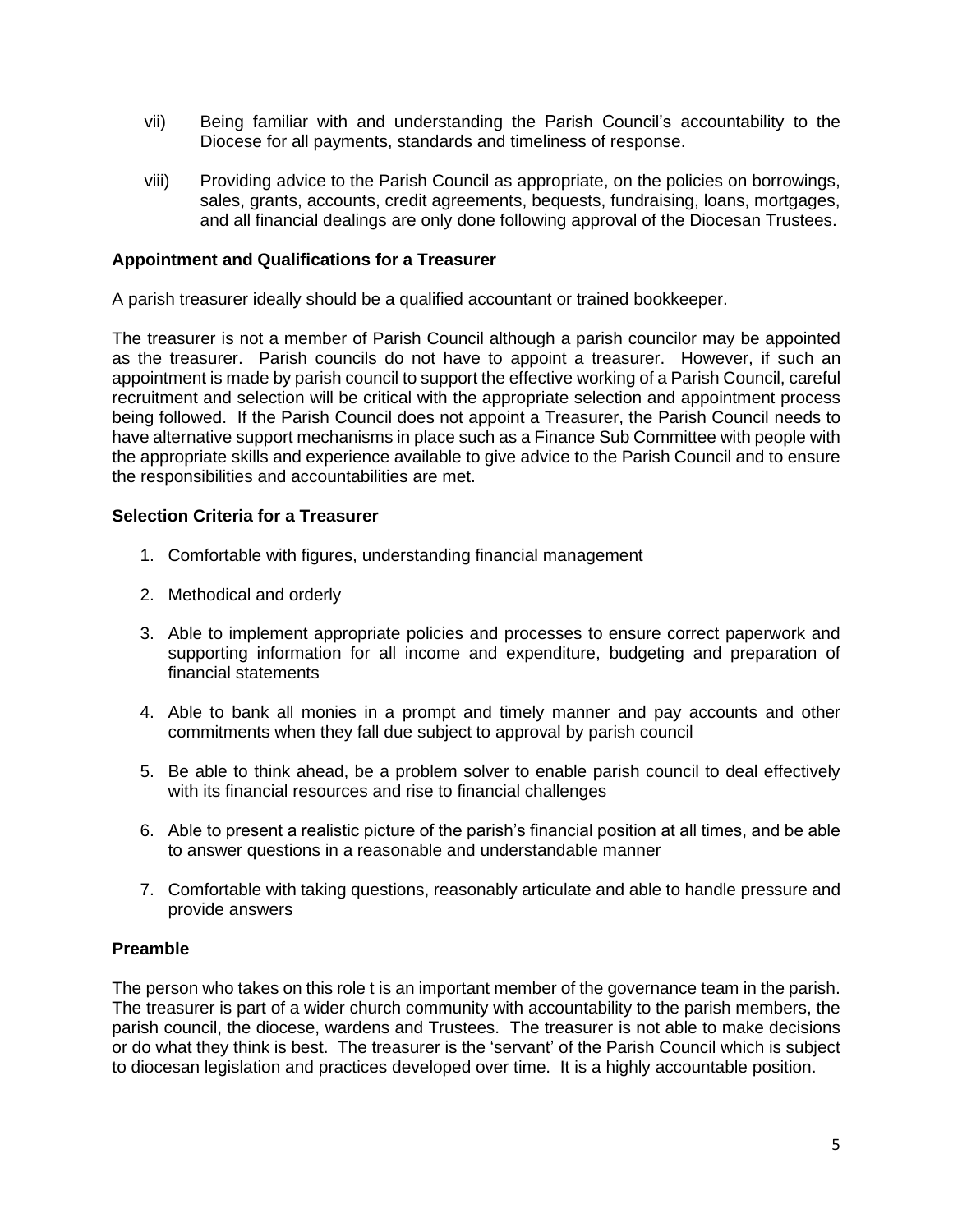### **Responsibilities, Guidelines and Helpful Information for all Treasurers**

- 1. Records must be maintained and well-kept in line with the Diocesan policies and must be kept safely.
- 2. All transactions should be done by bank transfer as much as possible. Cheques are no longer used as a normal financial process. Instead, the use of Electronic Funds Transfer is to be encouraged. The transaction records by those carrying out financial transactions on behalf of the parish council and parish committees should be provided to the treasurer with limits imposed on expenditure and where approvals are to be given.
- 3. Payments of accounts by cash should be eliminated wherever possible. The Safe Church practices in handling money and finances are to be applied at all times. This includes counting by at least two people and regular banking.
- 4. Petty cash floats are generally no longer necessary. Accounts with local shops should be established wherever possible, with a debit card and the provision of receipts and authorisation provided to enable reconciliation with the bank statements. At least two authorized signatories are required to approve expenditure and delegated authority provided where necessary.
- 5. Church collections should always be counted immediately after the service by two people and the cash must never be taken home. These two people should have up to date Safe Church training certificates.
- 6. Monitor interest bearing accounts to maximize the benefit.
- 7. All bank accounts held by a parish must be part of the parish accounts and managed and audited in line with the diocesan standards and expectations.
- 8. No account can be operated without the oversight and relevant recorded permissions of the parish council and wardens.
- 9. No decisions can be made about the use of the parish funds by anyone other than the parish council. Small fundraising groups or mission activities can have delegated responsibilities in line with the terms of reference as a sub-committee which can operate within such terms only as laid out. No group or parish ministry activity can determine its authority for expenditure except through parish council.
- 10. Only parish council (which includes the Wardens) has authority to approve expenditure; The Wardens can only approve expenditure if delegated by Parish Council.
- 11. Bank account/s financial activities need to be reconciled regularly on a monthly basis and as required.
- 12. Mission giving by the parish is approved and organised by the Parish Council in discussion with the parish priest and is part of the parish's annual budget.
- 13. The treasurer must record and administer the expenditure against external funds, such as Emergency Relief Grants from Lotterywest via Boniface Care, in accordance with the specific authorisations established by the Parish Council.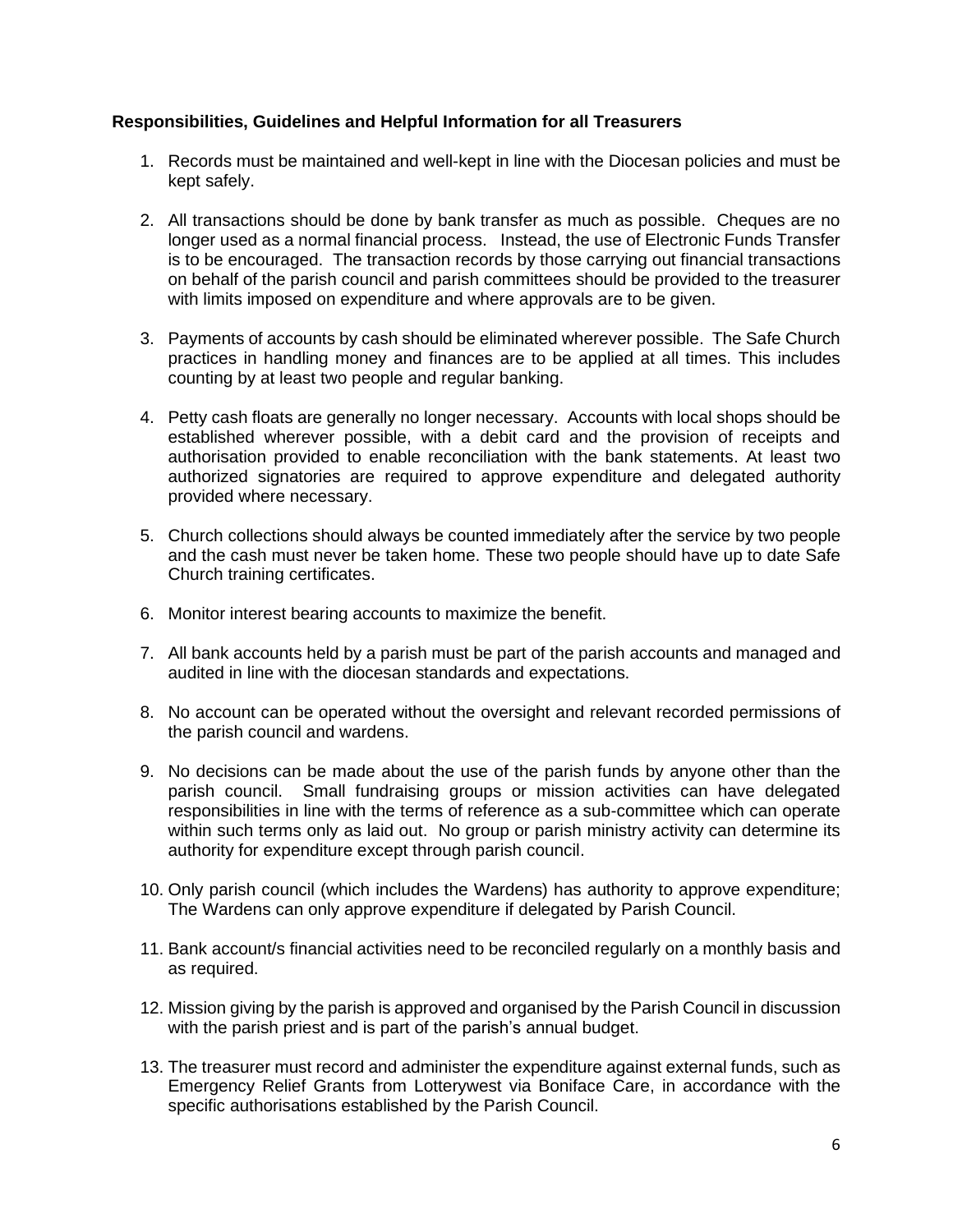- 14. Where funds are provided by an external contract for a service such as Work for the Dole, the contract agreement must be signed by the Diocesan Trustees and the service is managed locally and the funds accounted through the parish accounts and reported and audited appropriately
- 15. Where one-off events are held, the principles established for church collections apply e.g., the money should be counted by two people as soon as practical, on church property or within the vicinity of the stall if at a fete; the money handed over to the parish treasurer or warden immediately with the written cash advise to be placed in the parish safe; the money to be banked on the next first working day and no monies are to be taken home.
- 16. The treasurer is responsible for drafting a realistic budget for the year to support the Parish Council's plans. This draft budget is provided for discussion by the Parish Council, wardens and priest who will need to accept the budget with any amendments they determine, before being presented to the AMP. The Parish Council is responsible for seeking the approval of the AMP for the proposed budget and for having plans in place to implement the budget and for ensuring the budget provides the resources to support the parish's plans and direction.
- 17. The audited accounts must be provided to the parish council before the AMP to ensure the parish council can be suitably accountable to the parishioners.

#### **Guidelines**

- 18. The financial details of the parish must be kept available for the wardens, parish council and the treasurer and maintained by the treasurer with a checklist of what needs to be done and when and by whom. The following details should be kept in the office, maintained and accessible by those responsible in an emergency.
	- a. Name and address of the bank
	- b. Bank's branch number
	- c. Full title/s and account numbers of parish accounts
	- d. Details of any investment documentation, loans etc.
	- e. Names and addresses and contact details for those authorised to sign funds transfers on behalf of the parish council and on subsidiary accounts
	- f. Parish accounts moved to EFT systems to remove handling of cash and to improve accountability and transparency
	- g. Maintain signatories
	- h. Name and address and contact details of the auditor
	- i. Contact details of relevant diocesan personnel
	- j. Contact details for other church bodies involved in the finances of the parish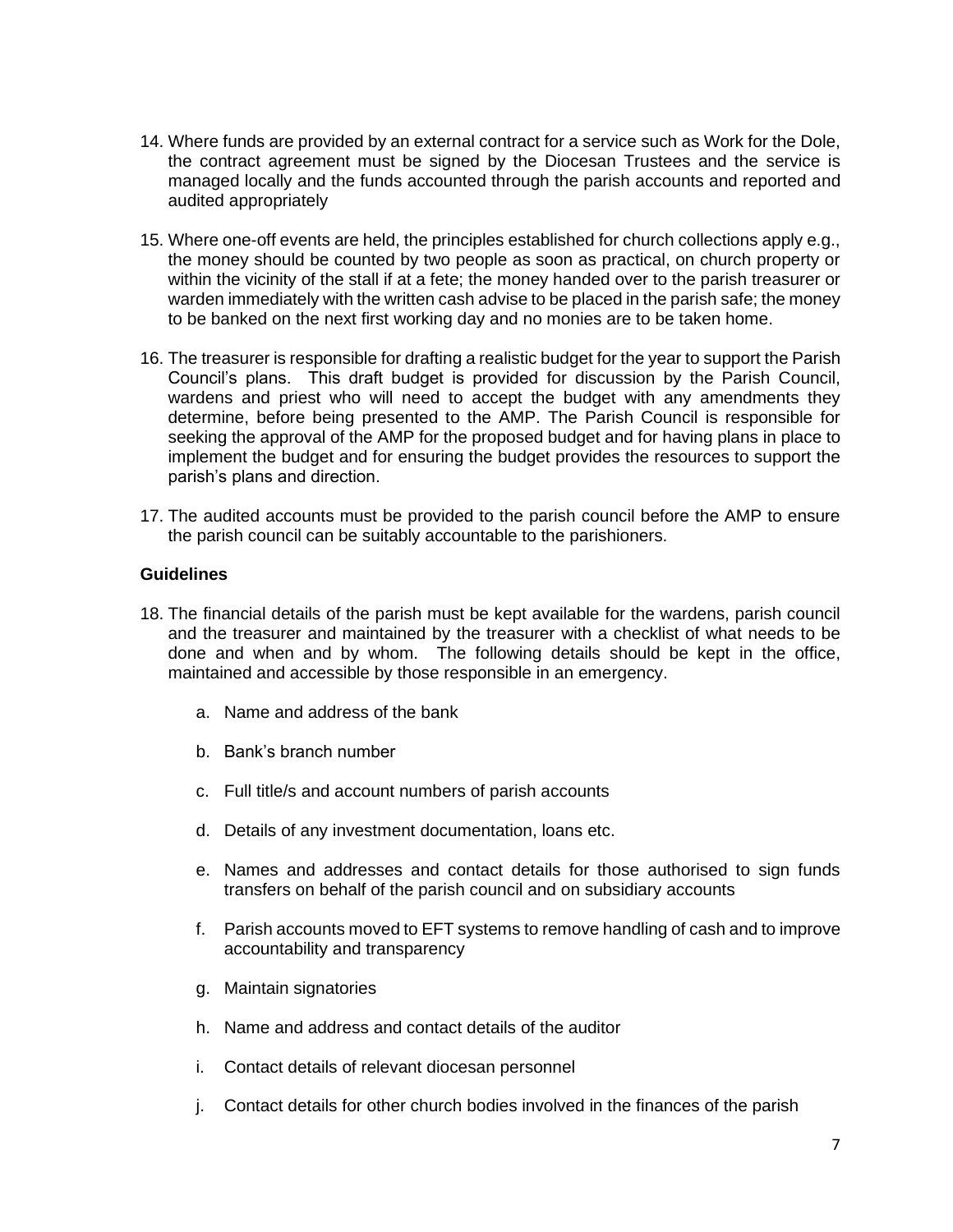- k. Copies of parish minutes which provide resolutions on the financial matters including opening/closing bank accounts etc.
- l. Details of any items held in the bank in safe custody
- m. Details of periodical payments
- n. Parish's relevant financial codes and identifiers, passwords,
- o. Up to date records of daily, weekly, monthly and annual payments, stipend details, allowances, salaries etc.
- p. Remittance monies from parishioners
- q. Monthly activities, and specific months
- r. Budget preparation processes
- s. The name, password, details for accessing the software used for the parish accounts such as MYOB if relevant and for this to be maintained and in line with the Diocesan systems
- 19. Bank orders must be monitored to ensure cash flow is maintained.
- 20. Banking of funds should always have an identifier of the source/reason for the funds, and who has authorised it and paid it in and when.
- 21. One bank account in each parish is preferred by the diocese.
- 22. All bequests must be provided to the diocese to ensure the terms of any bequest can be met. Bequests are held by the Diocese to be drawn down by the parish when ready. Poorly worded bequests can mean that bequests have to be amended or returned if the terms cannot be met. Those interested in making donations and bequests should be directed to speak to the Diocesan office to get advice on wording that is most suitable and helpful.
- 23. A helpful explanation, visual charts and explanations at the Annual Meeting of Parishiners can assist parishioners in understanding the parish's financial circumstances and any change of direction, requests or fundraising challenges.
- 24. Auditors are appointed by the parish at the Annual Meeting of Parishioners. If help is needed, the Diocese should be contacted for assistance, support and advice.

# **Parish Council**

25. All bank accounts held by a parish must be part of the parish accounts and managed and audited in line with the diocesan standards and expectations.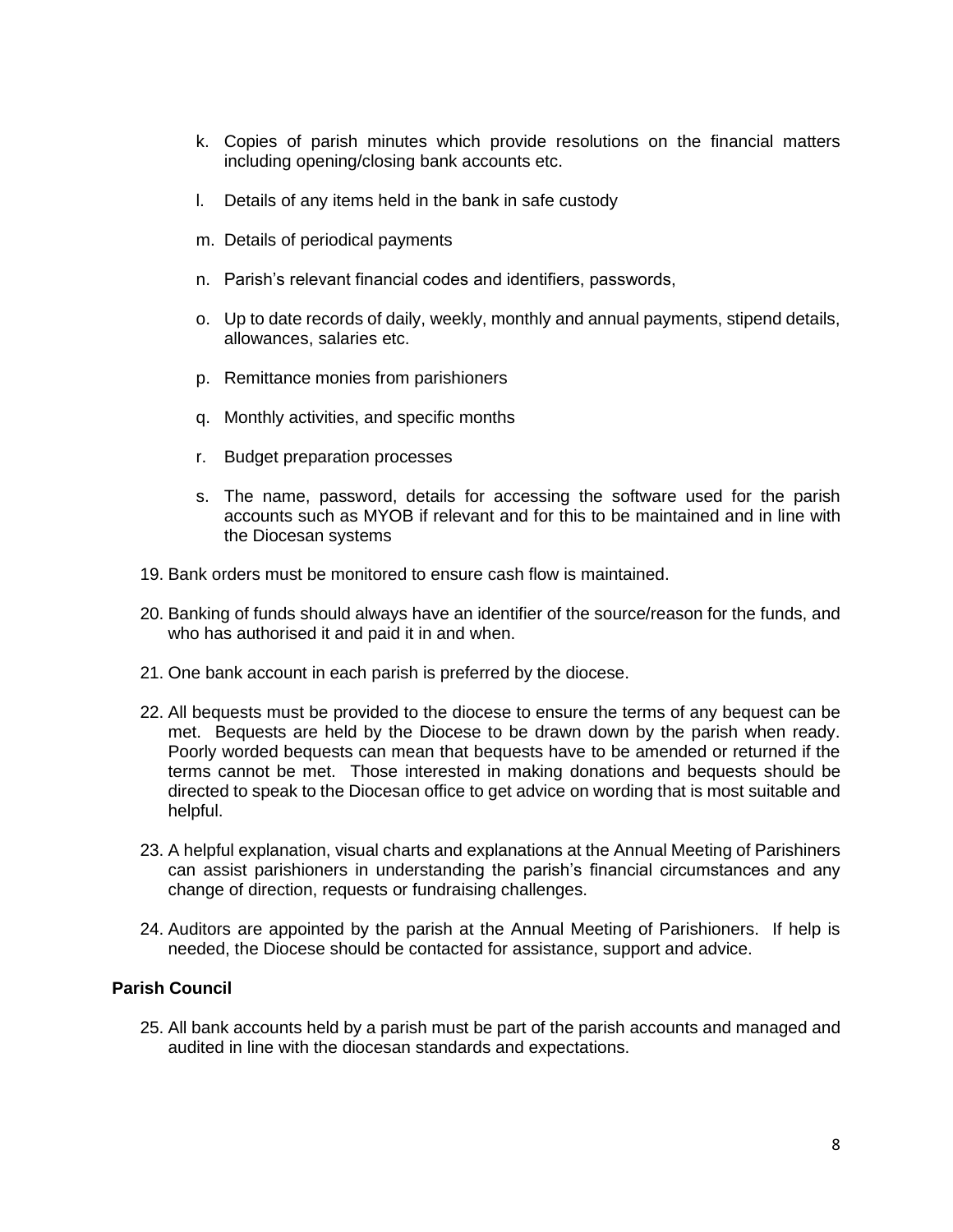- 26. Parish council should set up delegations of authority at the first meeting of parish council after the AMP to enable expenditure limits to be agreed and refreshed; and, who the signatories are for each aspect of ministry work and use of funds.
- 27. All accounts must have at least two signatories and the priest cannot be a sole signatory on any parish financial dealings, accounts or authorisations; and there should be sufficient names of individuals authorised by parish council to prevent any suspicion of a conflict of interest or benefit.
- 28. The amount of money donated in the church collections is recorded appropriately and the money put into a safe or other designated safe place that is locked and protected on site, until it can be taken to the bank. It should never be taken home to a private house.

# **Other Useful Policies**

There are a range of policies available from the Diocesan Office (and will be on the new website when this goes live), and in the Parish Handbook relating to:

- Use of Capital Funds
- Sale of Parish / Diocesan Assets
- Rental of private property
- Rental of parish property
- Hiring of parish property
- Insurance requirements
- Building maintenance obligations
- **Bequests**
- Investments
- Employment arrangements, salaries, stipends, allowances, superannuation
- Vehicle management
- **Gift policy**
- Ministry expense policy

If you don't find what you need on the website, please contact the Diocesan Office for assistance on 08 9721 2100.